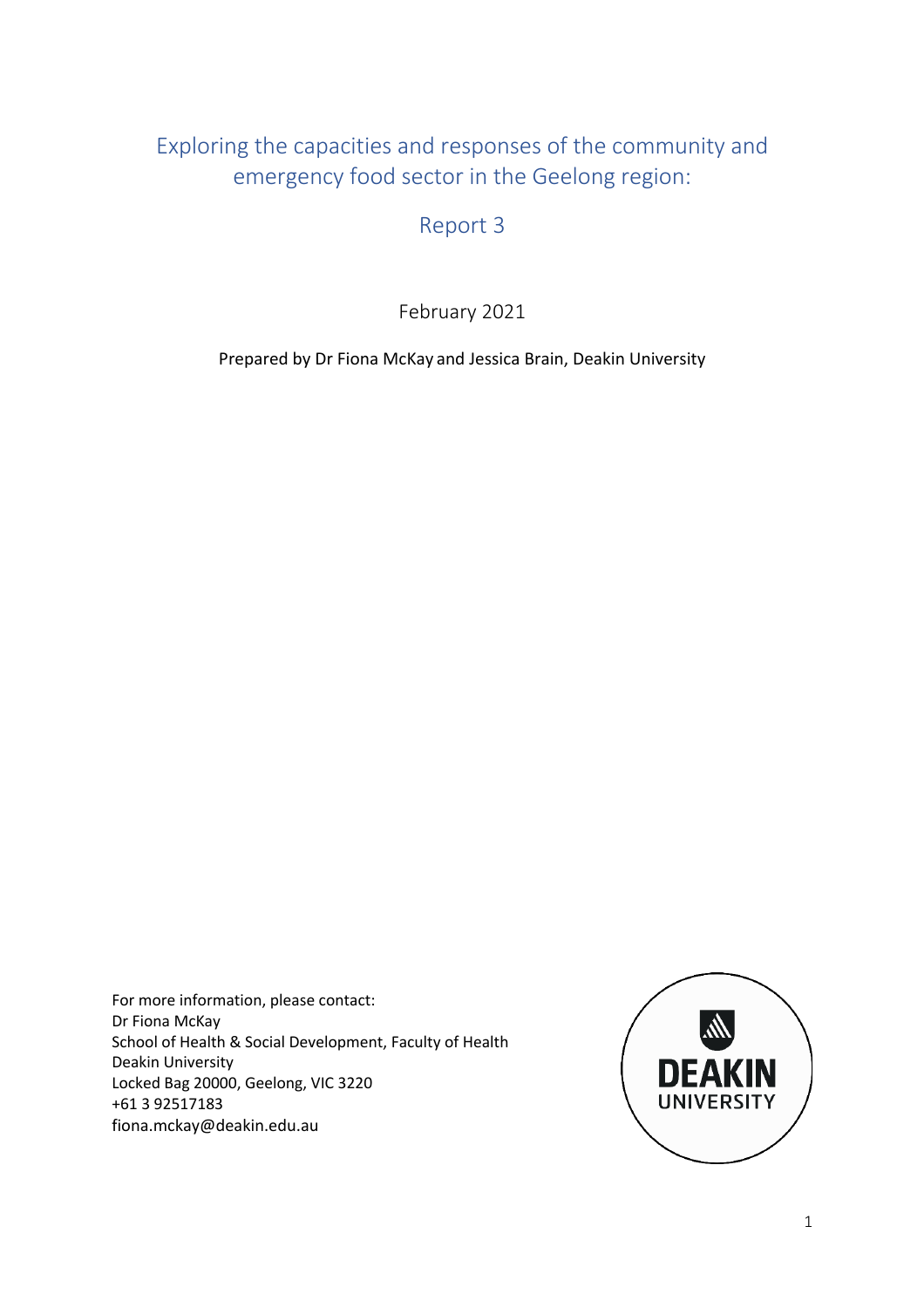## Executive Summary

This is the third report in a series exploring the emergency and community food landscape in the Geelong region. This work seeks to investigate how the emergency and community food aid sector are responding to the Covid-19 pandemic and the constant changes and uncertainty related to welfare payments.

Building on the work of the Give Where You Live Foundation, and their support of the Geelong Food Assistance Network, this study focuses on the various providers of emergency and community food aid in the Geelong region to gain an understanding of how they are responding to the Covid-19 pandemic, and to investigate the relationship between the provider of food aid itself and those in need. This research seeks to enable additional collaboration and assist share results as they come to hand for rapid evidence-informed policy and practice.

Data for this report were collected from 8 of the 40 emergency food aid providers in the region, including community, religious, welfare and/or non-profit organisations. The online survey was open from 12 January 2021 to 26 January 2021.

While the amount of meals provided by respondents this month was a lower than last month, likely due to a lower response rate and the inclusion of Christmas meals in last month, there was a marked increase in the elderly and people from casual and unstable industries seeking food aid services. In addition to this a higher concern was expressed by some respondents in relation to food supply consistency and quality.

These additional burdens on the emergency and community food aid sector are expected to be compounded by the additional demand for services when government supports such as JobSeeker and JobKeeper are discontinued in the coming months. A concern deeply expressed by most agencies.

We thank all agencies who took time out of a very busy period to complete this survey.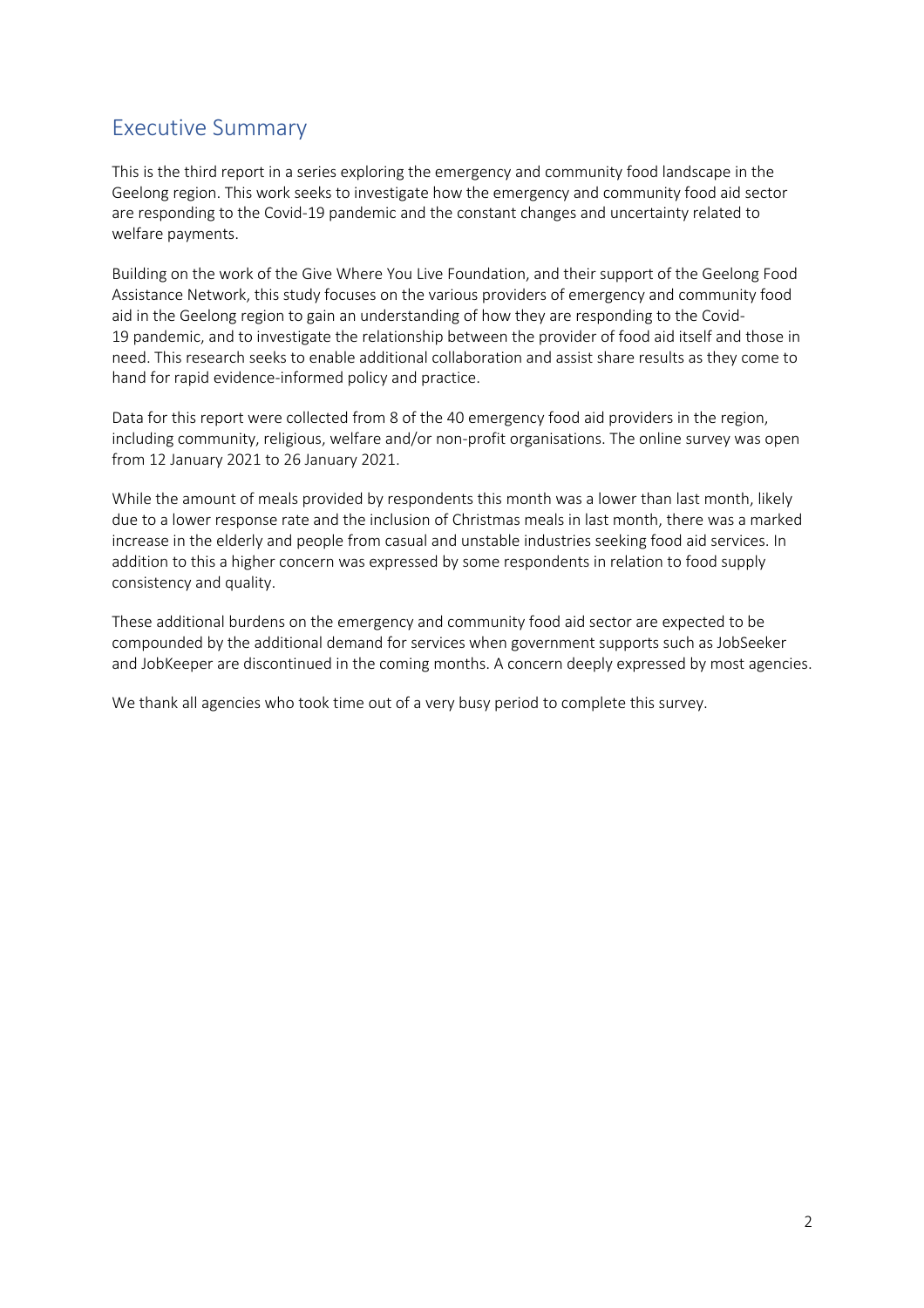## Introduction

While the Covid-19 pandemic has been largely brought under control in Australia, the ongoing impacts including changes to welfare, high unemployment and underemployment, low wage growth, and general uncertainty related to small outbreaks and their implications, will remain into the future. The Christmas and New Year period are known to be challenging for many people. However, this year was especially challenging for many, as family budgets have been put under considerable pressure in 2020. Given we already know that this period is challenging, this survey sought to explore the added impacts of the Covid-19 pandemic on the responses of emergency and community food agencies.

This is report 3 of 6 exploring the response of emergency and community food agencies in the Geelong region to the immediate and long tail of the Covid-19 pandemic.

This research builds on the work of the Give Where You Live Foundation, and their support of the Geelong Food Assistance Network to explore the response and capacity of emergency food aid agencies in the Geelong region. Understanding who is seeking emergency food relief, the capacity of the agencies to meet this need and any changes in demand will give us a greater understanding of community and emergency food aid provision within the Geelong region. Furthermore, how the sector is functioning in this crisis period, in terms of human resources, food supplies, funding and similar operational functions, will help to illustrate opportunities for additional support and collaboration as we move out of the initial crisis period of the pandemic in Victoria.

#### Aims

The aim of this project is to explore the various providers of emergency and community food aid in the Geelong region to gain an understanding of how they are dealing with the Covid-19 pandemic, and to investigate the relationship between the provider of food aid itself and those in need.

Specifically, the aims of this research are to:

- 1. Investigate any change in client need as a result of the Covid-19 pandemic.
- 2. Explore problems in meeting demand as a result of the Covid-19 pandemic.
- 3. Investigate the implications of food insecurity and food aid use as a result of the Covid-19 pandemic.

Additionally, this research will provide an up-to-date overview of the emergency and community food aid sector in the Geelong region and will provide a space in which emergency and community food sector and their clients' experiences and inequalities can be reported and recorded. This research seeks to enable additional collaboration and assist share results as they come to hand for rapid evidence-informed policy and practice.

## Method

#### Sample and recruitment

A database of agencies and organisations providing food relief services to people in need in the Geelong region was compiled by the Give Where You Live foundation from information publicly available on the Geelong Food Assistance Network website. This database included information such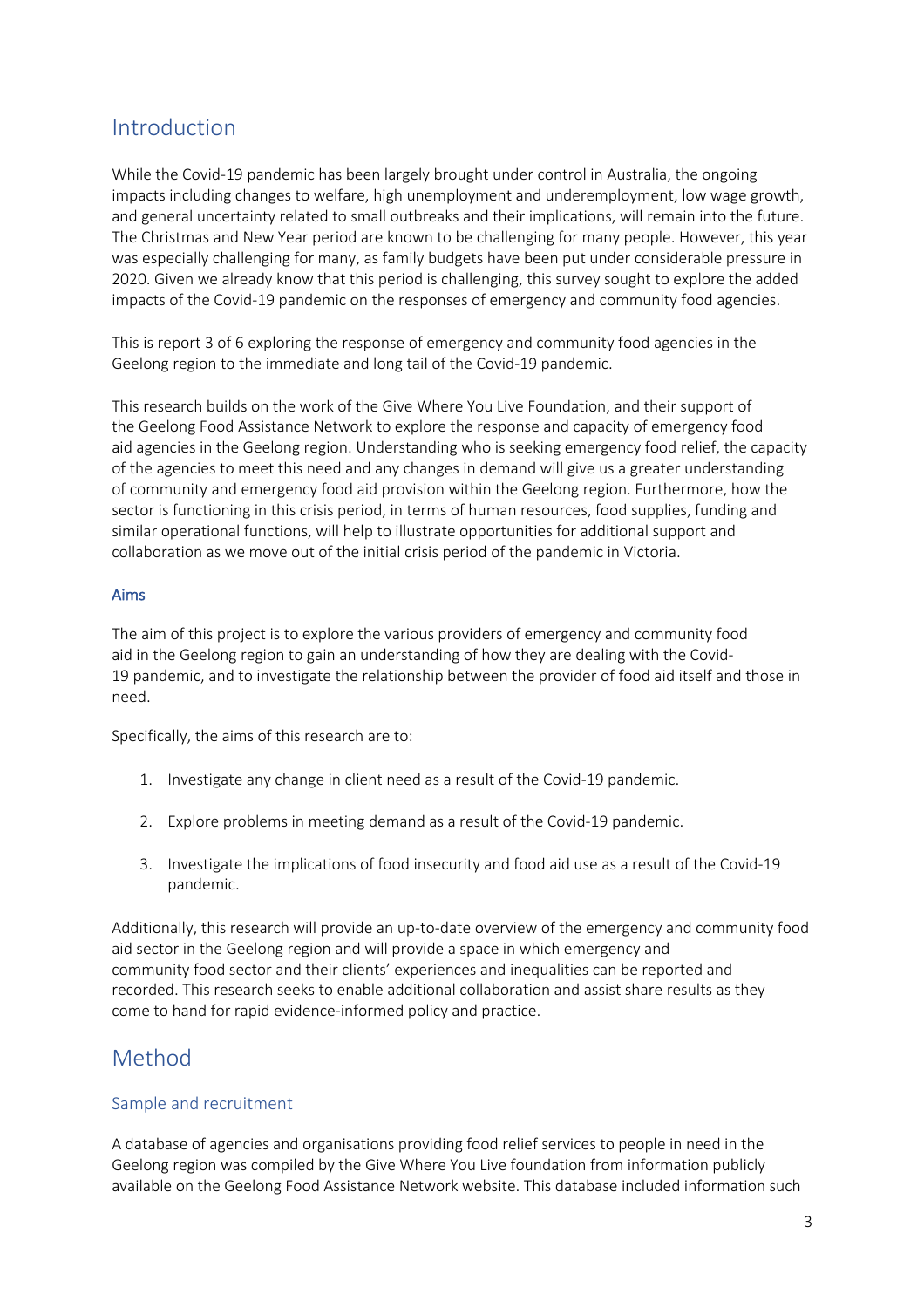as name, email and location, and included 40 individual organisations with 69 email contacts in total. An email containing an overview of the study and a link to the second web-based survey was sent to each organisation. A reminder email was sent out 4 days after the second survey was opened and the survey was open for approximately 2 weeks. Ethics approval was granted by the Deakin University Human Research Ethics Committee [HAEG-H 219\_2020].

#### Data Collection

The survey was open from 12 January 2021 to 26 January 2021. It consisted of 35 closed and openended questions with no forced responses. This survey is the third of six and aims to gather continuous data which can be assessed against previous surveys to report any changes. This survey covered the following areas of investigation

- General overview of the organisation including services provided, operating hours, location, and any impacts on the delivery of services due to the Covid-19 Pandemic
- Staffing and funding; including percentage of paid to volunteer staff, where funding comes from and if/how this has changed due to the Covid-19 Pandemic
- Food that the organisation provides; including types of food provided as per the Australian Guide to Healthy eating, sources of the food supply and any changes to this supply, and storage preparation and delivery of food
- Profile of who the organisation supports, including any changes in clientele since the Covid-19 Pandemic, how the changes in government support has affected clients and if the organisation is supporting more children than before

#### Data analysis

Data from close-ended questions were analysed using basic descriptive statistics to characterise the sample. Categorical data were reported using frequencies and percentages while continuous data were presented as means, medians, and standard deviations. Data were analysed using Excel. To ensure respondent privacy and confidentiality, a participant identification number is used to differentiate between quotes. Data are presented as statistics supported by direct quotes where appropriate.

### Results

#### General characteristics

Of the 40 emails sent, 8 completed surveys were received, slightly lower than the 12 who completed the second survey. Most respondents had completed the first or second survey, except for one. Like findings from earlier surveys, most respondents were community, religious and/or welfare or nonprofit organisations.

Of the 5 agencies that provided meals as part of their food relief services this month, the number of meals provided by these agencies varied considerably, ranging from 100 meals to 2270 meals, with an average number of meals closer to 1160. This is a lower number of meals provided compared with the previous month. This is possibly due to the lower response rate and the inclusion of Christmas meals in the previous survey. Agencies also reported providing groceries and vouchers, food parcels and Christmas hampers. Most respondents provide a range of foods from the different food groups. The most common food groups provided by respondents were fresh, tinned and frozen fruit (n=8, 100%) and grains and cereals (n=8, 100%), the rest of the food groups including meat and protein, vegetables, dairy and alternatives and fats and oils were provided by 88% (n=7) of respondents. When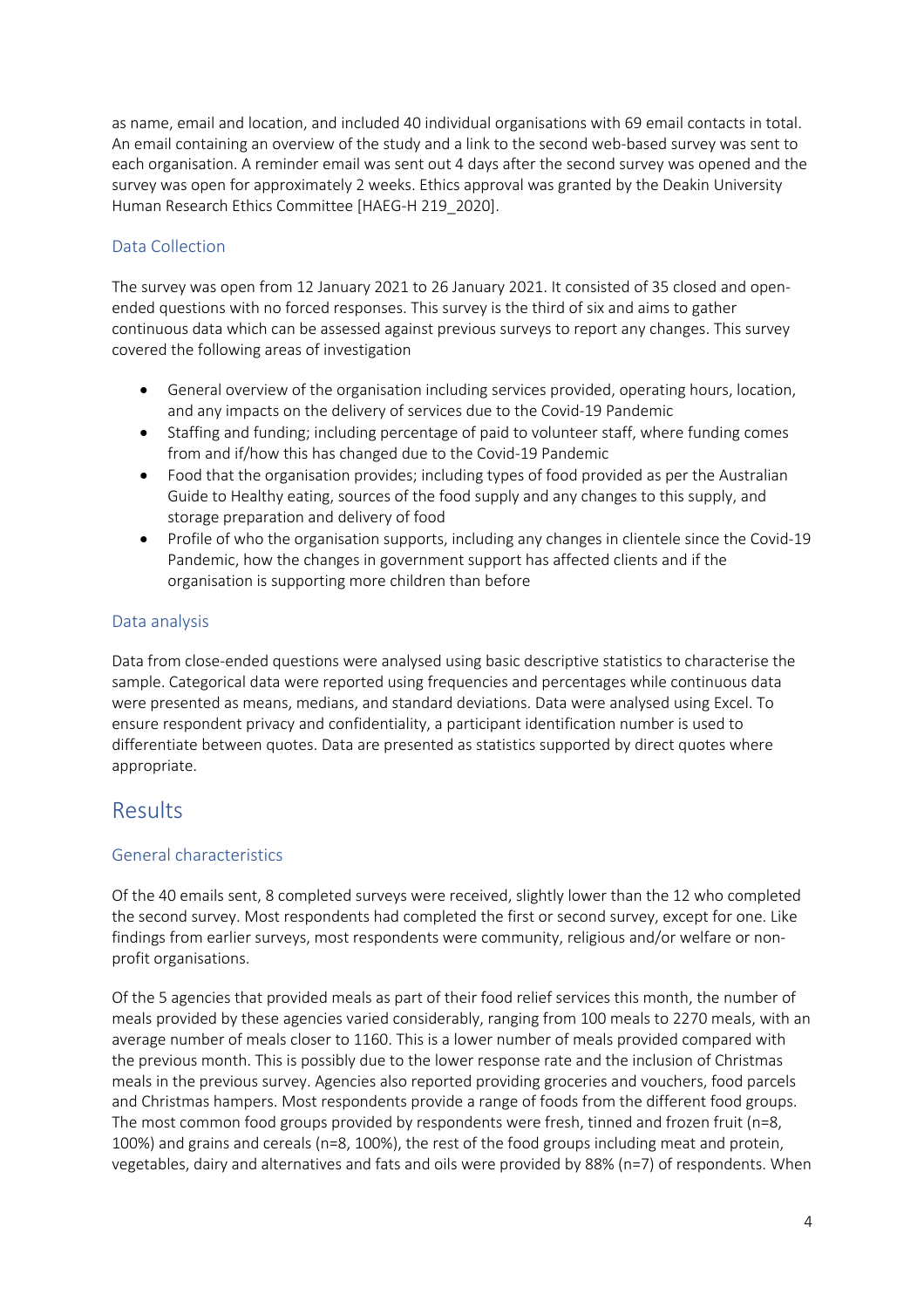asked if they had sufficient supply of these food groups to meet demand, most respondents had no supply issues, except for one respondent who reporting insufficient meat and protein foods and fruit.

When asked about referring clients to other services, only 4 respondents answered this question and of those 4 only 2 referred clients on to other services. This is fewer than the previous month when 46% (n=5) of respondents referred clients to other services. This month 50% (n=2) of respondents referred clients to family/domestic violence services, family support services and mental health service providers. Other referrals included accommodation services, addiction specialists, educational support services and financial counsellors.

The distribution of primary population groups serviced by respondents was similar to previous months. The most serviced group were families (n=8, 100%), however, unlike the previous month aged people (n=7, 88%) and people from casual/unstable industries were the next most serviced group. This month all respondents reported servicing men and women with an average distribution of 46% women to 54% men, with one respondent also reporting servicing non-binary clients.

See table 1 for an outline of the general characteristics of the emergency food providers who responded to the survey.

| able 1. Gelleral characteristics of emergency food ald providers (ii–o) |          |
|-------------------------------------------------------------------------|----------|
| Referrals*^                                                             |          |
| Family support services                                                 | 2(50%)   |
| Family/domestic violence services                                       | 2(50%)   |
| Mental health service providers                                         | 2(50%)   |
| Accommodation support services                                          | 1(25%)   |
| Addiction specialists                                                   | 1(25%)   |
| Financial counselling                                                   | 1(25%)   |
| <b>Education Support Services</b>                                       | 1(25%)   |
| Primary population*                                                     |          |
| Families                                                                | 8 (100%) |
| Aged People                                                             | 7(88%)   |
| People from casual/unstable industries                                  | 6(75%)   |
| Migrants (including refugees and asylum seekers)                        | 5(63%)   |
| People with drug and/or alcohol dependency                              | 5(63%)   |
| People with a disability                                                | 5(63%)   |
| People experiencing homelessness                                        | 4 (50%)  |
| Young people/children                                                   | 3(38%)   |
| Aboriginal and Torres Strait Islander people                            | 3(38%)   |
| International Students                                                  | 3(38%)   |
| Other                                                                   | 1(12%)   |

Table 1. General characteristics of emergency food aid providers (n=8)

\*respondents could chose more than one option, ^not answered by all respondents

#### Changes in services and need as a result of Covid-19

Agencies are responding to the shifting needs of the community related to Covid-19 in a variety of ways, see table 2 for an overview of these results. In the past month most respondents reported that they were operating much the same as the previous month however one respondent reported providing more services to clients and one respondent reported a reduction in their hours of operations.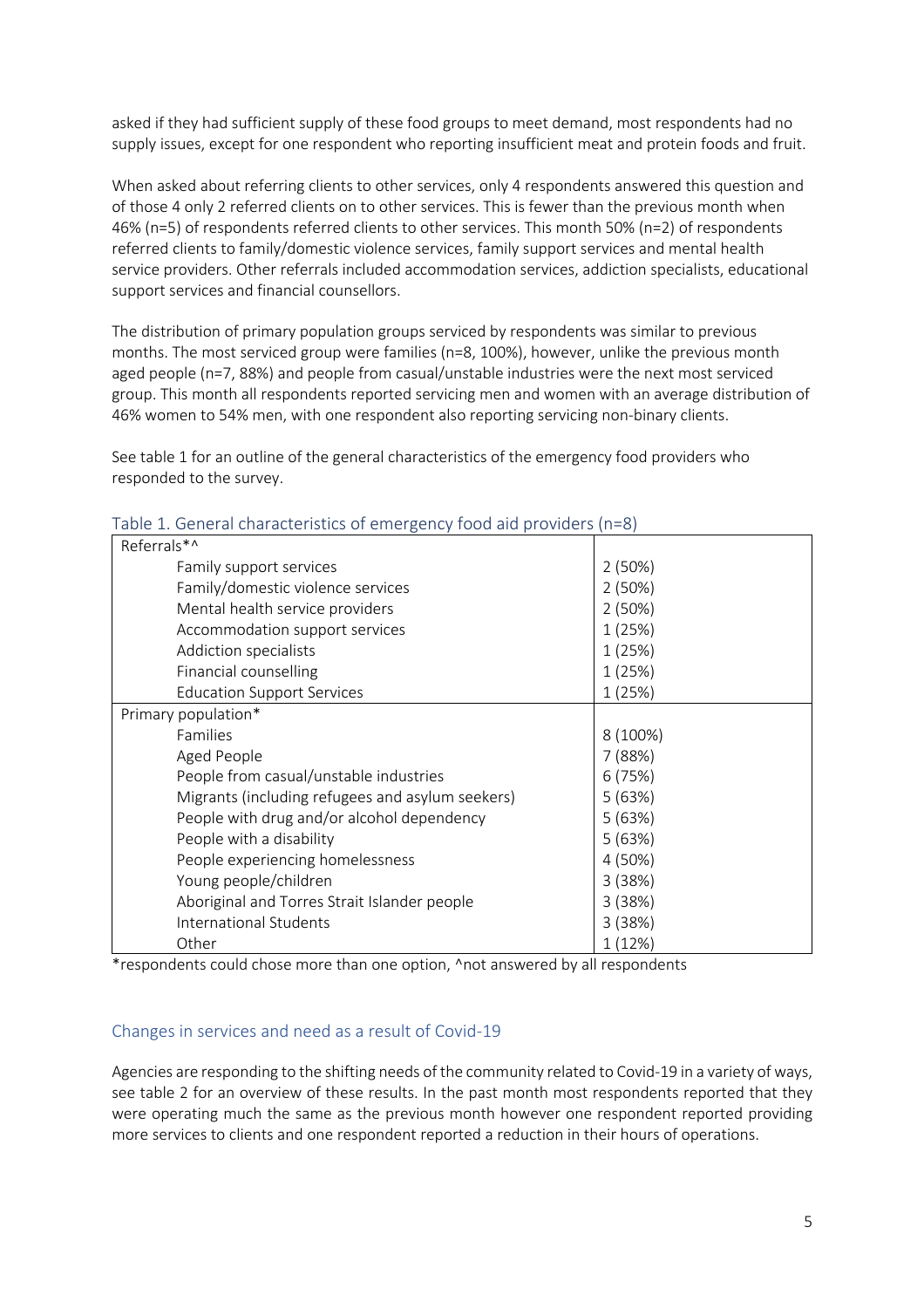The majority of respondents reported no new challenges to staffing this past month (n=6, 75%). However, one respondent reported a loss of paid staff while another reported a loss of a volunteer staff member. The initial loss of volunteer or paid staff at the start of the pandemic as reported previously (see report 1) is still a concern and appears to be continually impacting agencies

If Covid-19 Flares up again our aged volunteers will cease work in stores. Yes [we are concerned], we think that we might lose some of our volunteers as they may not come back once we reopen. [We are concerned] that we won't be able to increase our hours when our clientele need us too, due to not having enough volunteers.

Government imposed public health restrictions related to Covid-19 continue to impact the operation of many services (n=6, 75%) with the most common effect being the inability to have face-to-face contact with clients and capacity limits for indoor gatherings, which impacts community meals and home visits. However, the gradual easing of restrictions as Covid-19 case numbers continue to remain low appears to be easing the impact on some respondents.

They [impact of government restrictions] are minimal, our community meal is held outdoors, we are adhering to various Covid safe regulations and are able to run our service effectively

Most respondents (n=7, 88%) reported that government restrictions had not impacted their clients' ability to access services over the past month, and most respondents reported regular clients were using their services at the same frequency as last month (n=7, 88%), with one reporting less frequency of regular clients (12%). This is like last month, as is the concerning increase in people seeking emergency relief for children (n=3, 38%).

Around half of respondents reported that the number of people accessing their services this month were roughly the same, however 38% (n=3) reported an increase, ranging from 75-370 more people, and 12% (n=1) reported a decrease of 97 people. 25% (n=2) of respondents reported an increase in people who were previously casually employed accessing their services, and like last month they predominantly came from the hospitality and manufacturing industries.

Unlike last month some respondents reported a change in the supply of food from delivery partners; 50% of respondents (n=4) reported a decrease in supply from organisations such as FoodBank and SecondBite as well as community donations. A lack of consistence in food supply was a common concern voiced by respondents.

Our rescue pick-ups have decreased as supermarkets are watching the [wastage]. The variation in supply is concerning, and can be very difficult to navigate. We generally get through, but it does cause extra strain on our staff and volunteers. Unreliability of adequate supply is a problem that means many last-minute preparations are made.

In addition, 25% (n=1) of respondents reported issues getting certain types of foods, with 50% (n=2) not getting enough quality food, one was not able to acquire culturally appropriate foods or foods for those with dietary requirements, specifically gluten free foods. These particular supply issues are consistent with last month.

Most respondents reported no change to their funding this month (n=6, 75%); however, one (12%) respondent reported less funding this month and one (12%) respondent reported receiving more funding this month.

January is usually a time of less donations.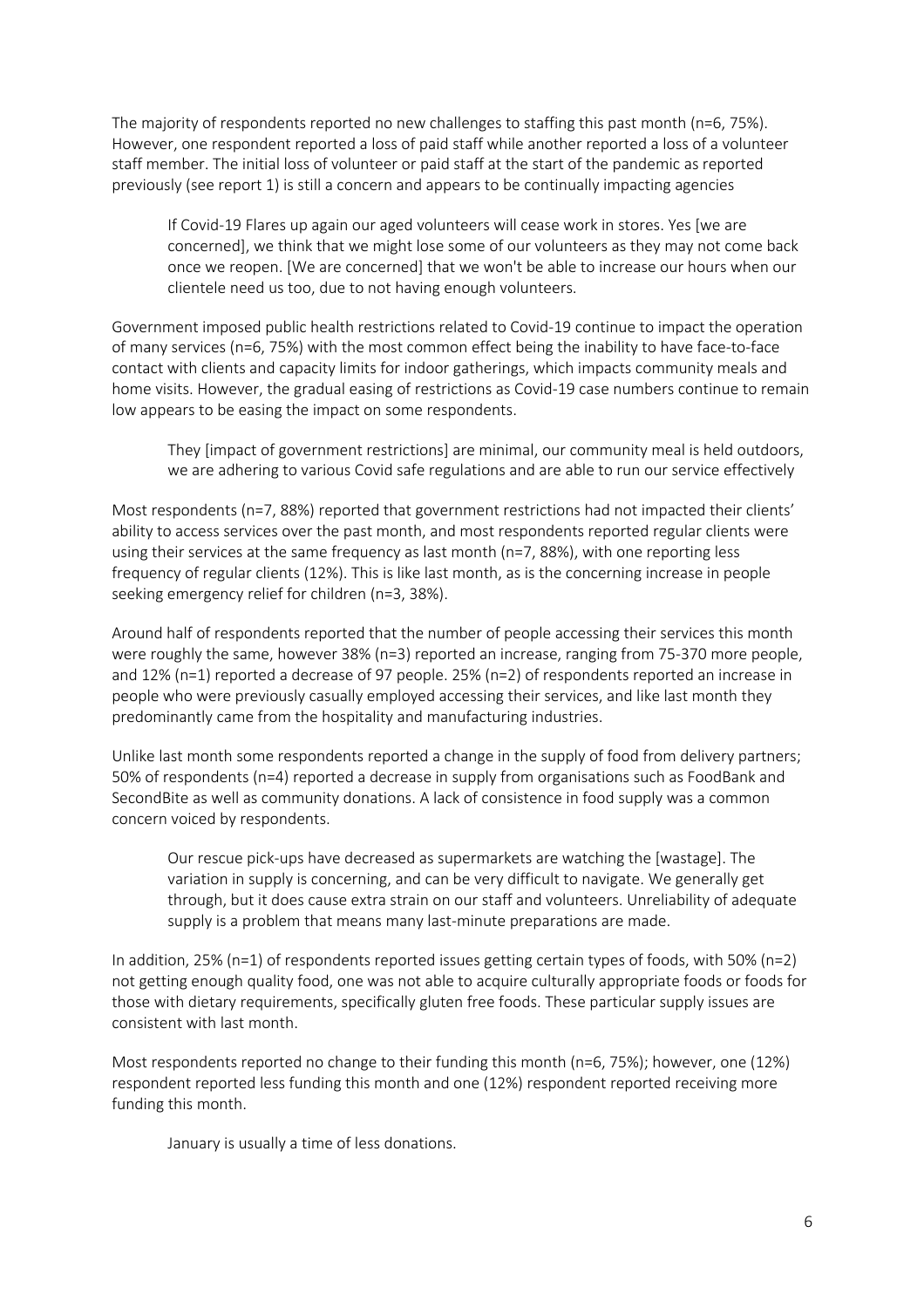We have received an additional grant from the Anthony Costa Foundation for our Community Meal Program.

Since the beginning of the pandemic, temporary government supports have been available to a number of respondents' clients, through either JobKeeper or JobSeeker which included a Coronavirus supplement. The Coronavirus supplement has already started to gradually reduce and is expected to discontinue at the end of March along with the JobKeeper payments. Just like last month this continues to be of great concern to many respondents (n=6, 75%), who predict a greater need for food aid services in 2021.

[*We are*] very concerned. We're expecting greater numbers to come in over the next few months.

The concern over changes to JobKeeper and JobSeeker was further highlighted by a focus on this issue when asked about any general concerns the respondents had in meeting the needs of their clients.

We are concerned the needs of our community will increase when JobKeeper and JobSeeker ends and our community will need more food, and we expect new faces, or those who haven't been around in a while.

Yes, when JobKeeper/Seeker are reduced we expect many new clients.

In addition, respondents also expressed concern for the poor financial situation of their clients. They also expressed concern relating to organisational issues such as poor food supply or lack of resources that would enable them to provide more food aid services, such as a food delivery van.

| Impact on operation as a result of Covid-19 Pandemic <sup>*</sup> |         |
|-------------------------------------------------------------------|---------|
| No change                                                         | 6(75%)  |
| Providing services to more people                                 | 1(12%)  |
| Reduced hours of operation                                        | 1 (12%) |
| Impact of government restrictions on agency                       |         |
| Impacted by government restrictions                               | 6(75%)  |
| No Impact                                                         | 2(25%)  |
| Impact on funding amount since Covid-19 Pandemic                  |         |
| No Impact                                                         | 6(75%)  |
| Increase in funding                                               | 1(12%)  |
| Reduction in funding                                              | 1 (12%) |
| Experienced challenges getting <sup>^*</sup>                      |         |
| Enough quality food                                               | 2(50%)  |
| Food for those with dietary requirements                          | 1 (25%) |
| Culturally appropriate foods                                      | 1(25%)  |
| Changes in number of clients accessing services                   |         |
| No change                                                         | 4 (50%) |
| Numbers have increased                                            | 3(38%)  |
| Numbers have decreased                                            | 1 (12%) |
| Frequency of use by regular clients                               |         |
| No change                                                         | 7(88%)  |
| Decreased                                                         | 1 (12%) |

#### Table 2. Changes in services and need as a result of Covid-19 this month (n=8)

\*respondents could chose more than one option ^not answered by all respondents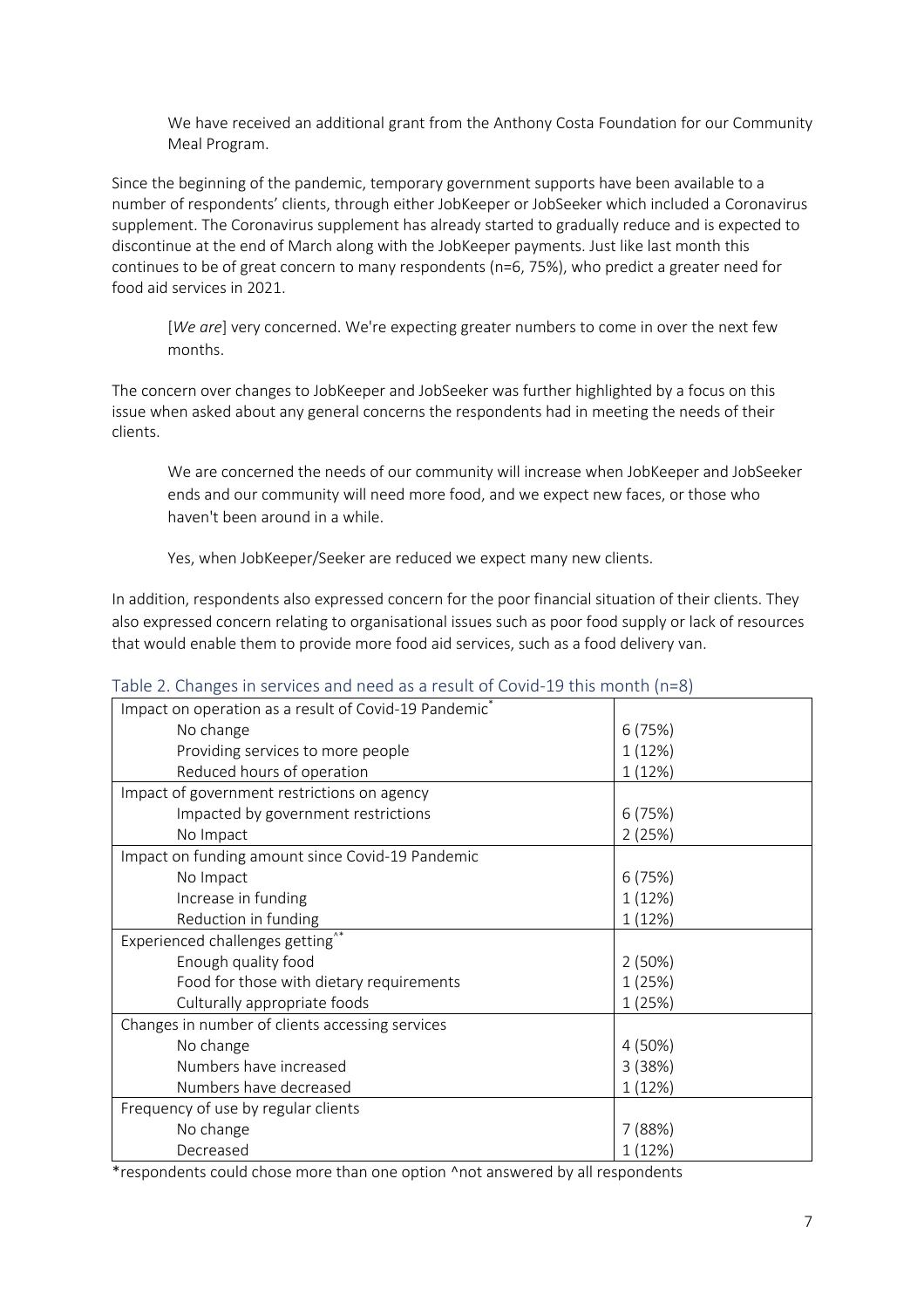# Implications for food security

The month of January has not been without its Covid-19 struggles with new outbreaks interstate affecting movement across state boarders and providing a catalyst for intermittent changes in government-imposed restrictions. The continuation of government restrictions has a great impact on how agencies operate; while some are seeing the return of services, many report the impact of capacity restrictions has been difficult as has the continued reduction in face-to-face services. Emergency and community food aid services are experiencing increased demand from elderly people and people from casual or unstable industries. Many agencies continue to express concern for the future of their clients and their organisation's ability to service them as cuts to government payments such as JobKeeper and JobSeeker are expected to discontinue in coming months. Despite the challenges already experienced and the inevitable challenges ahead agencies have continued to adapt and provide compassionate and much needed care for the community.

We've changed our ways and thinking for the better good of our clients.

At our service, community connection, personal interactions and relationships are vital in our food access programs. Asking for food can be incredible difficult, having the support you need and friendly faces can assist in the process.